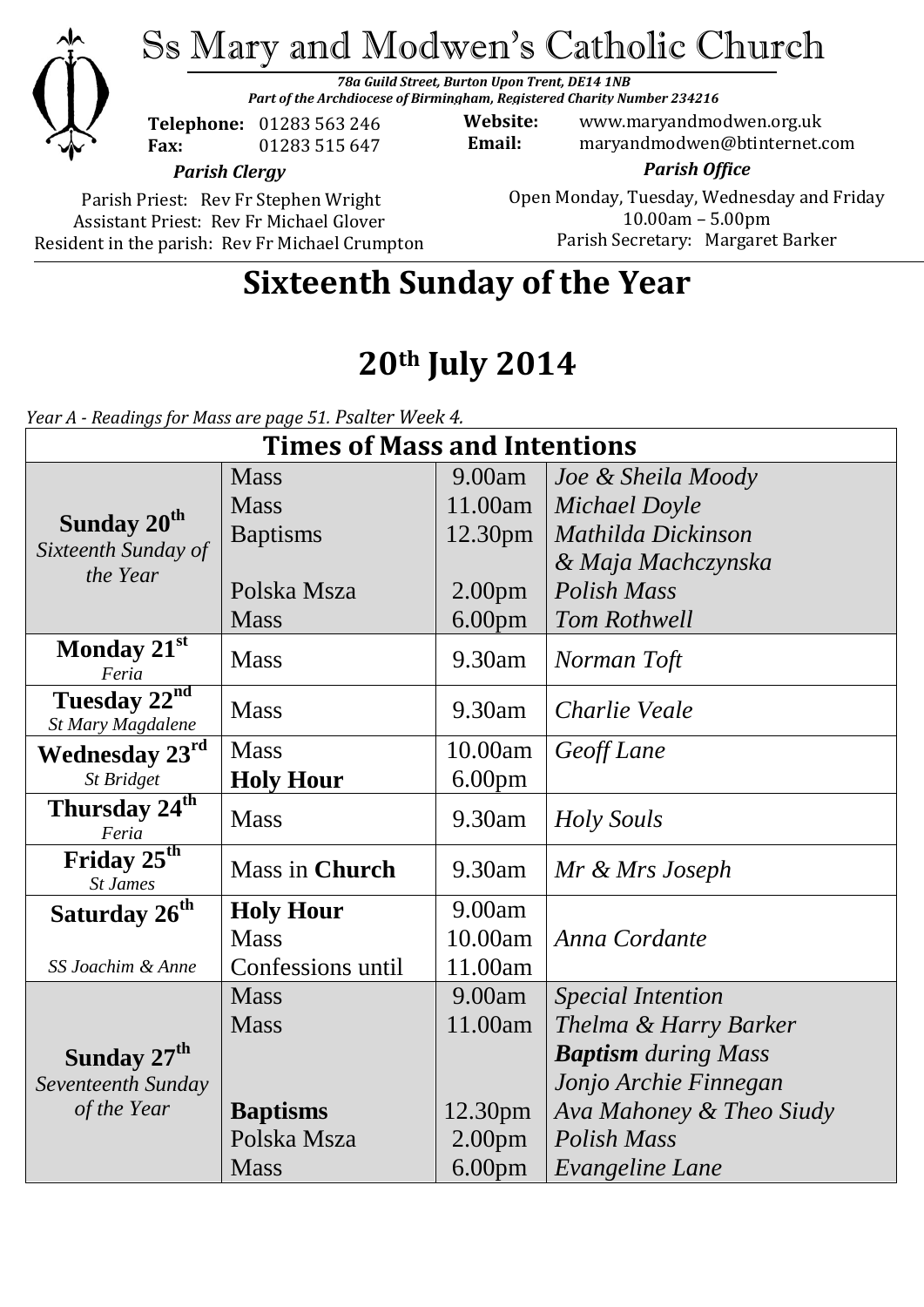### **Please pray for all the sick and housebound of the Parish:**

Kathleen Benson, David Hughes, Eileen Lee, Pat Bolton, Mary Burnside, David Hastilow, Maureen & Sidney Parker, Irene Hill, Olive Wilson, Eve Goode, Sarah Pursglove, Marjorie Staley, Marie Gibson, Martin Halligan, Martin Goddard, Merlin Joseph, Mary Hyde, Baby Katie, Betty Gould, Michael Wright, Tony Kerr-Delworth, Fr Bernard Shaughnessy, Mary Conway, Baby Tomasz Weedon, Kay Elizabeth Webster, Kirsty Freeman, Peter Hunt, Jonjo Finnegan, Michael Cobley, Russ Simpson, Brian & Rita Baldock, Joe & Marg Emery, Baby Niamh Rodriguez, Sylvia Breen, John Wain, Fr Rob Taylerson, Pete & Sue Hughes, Baby James Kersey, Baby Elsie-Mae Freeman, Anne Cope, Alastair Furness, Damian Walsh, Arthur Walsh, Thomas McHugh, David Priest, Viv Saunders, Roz Fleetwood, James Cull, Isabel Kinsella, Paddy Griffin, Zoe Bellamy, Aaron Flemming, Pat Ford, Rachel Smith.

## **Lord Grant Eternal Rest to those who have died recently:**

Fr Brendan Donlon, Fr Aengus Donlon's brother and a priest of our Diocese.

**Offertory Collection:** £351.39 (non Gift Aid); £387.51 (Gift Aid) Standing orders £460 (Gift Aid) thank you for your generosity.

Building & Development Fund – £349.95

Building & Development Fund running total: -£27,886.25 (minus)

This Weekend – Second Collection – Building & Development Fund Next Weekend – Second Collection – Building & Development Fund 3<sup>rd</sup> August – Second Collection – Building & Development Fund

# **For Next Sunday 27th July: - Please Pray for the Priests READERS and Seminarians of the Diocese:**

G Marshment, R George, S Bower-Khan **EUCHARISTIC MINISTER** Sunday – Rev Fr Kevin Lennon J Ward, G Taylor, R Scott Monday – Rev Fr Paul Lester J Dawe, J Gibson Tuesday – Rev Fr Louis Le-Vang-Hong C Bailey, T Joseph, W Moloney Wednesday – Rev Fr Jacob Lewis **TEA & COFFEE** Thursday – Rev Fr Daniel Lloyd Lee & Roger/Sue & Lila/Rachel & Margaret Friday - Rev Fr John Lungley **CASHIERS** Saturday – Rev Fr David Lloyd Collette & Sheila Sunday Next – Rev Fr Gwilym Lloyd **CHURCH CLEANING** Anne & Margaret **FLOWERS** 

# Barbara & Lee **PIETY SHOP**

Sarah & Marc, Helen, 6pm on request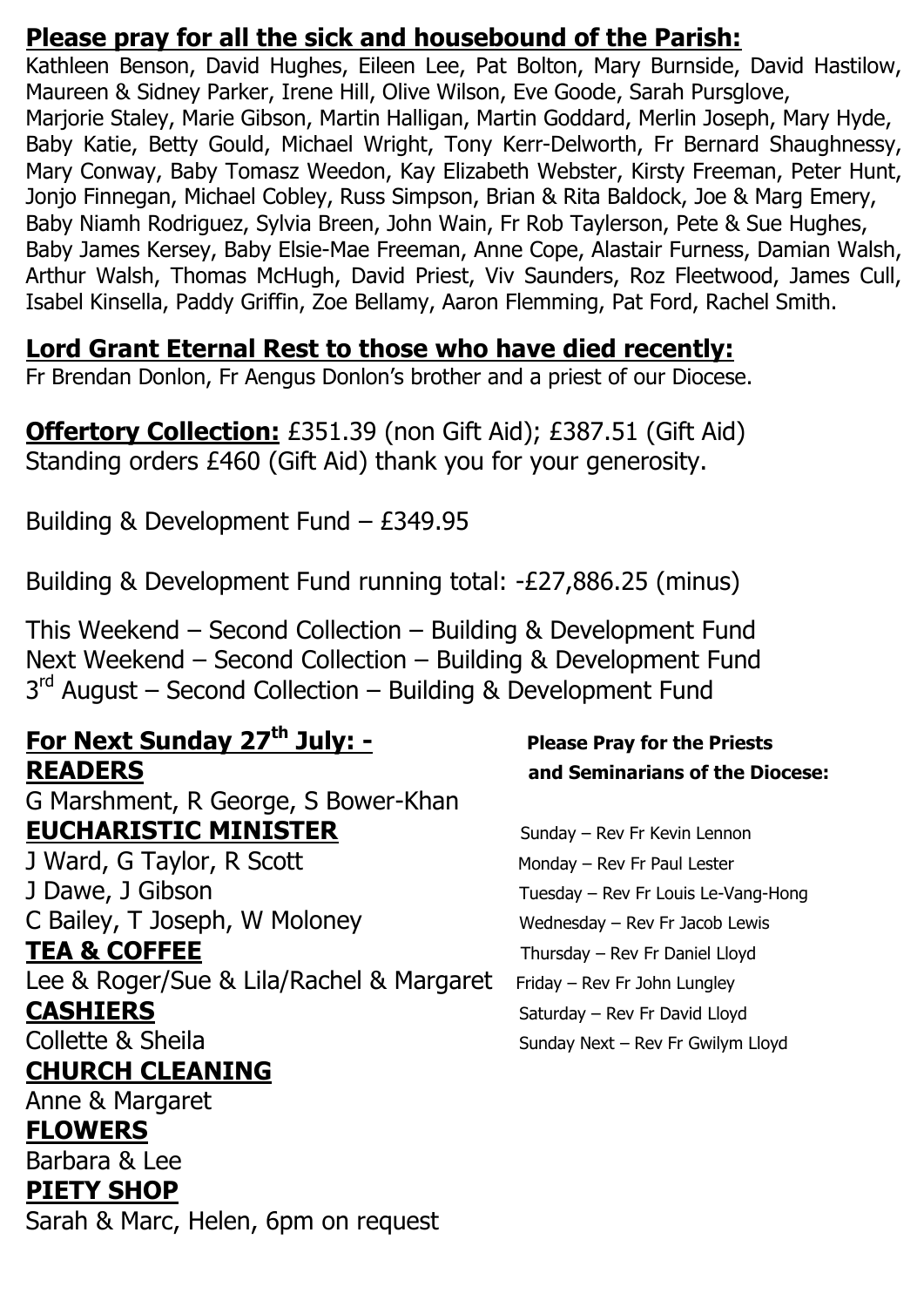**ST MODWEN'S SCHOOL NEW SITE:** Archbishop Bernard will celebrate Mass and bless the New School on Wednesday morning, 10<sup>th</sup> September. We will give details of this Mass closer to the time. There will be an opportunity to visit the new school on a quided tour on Friday  $26<sup>th</sup>$  September after the school mass that morning or from 2.30 – 3.30pm.

**SOWING THE SEEDS MARYVALE CATHECHESIS COURSE:** As from 2<sup>nd</sup> October we will be hosting a Catechetical Course run by Maryvale Institute here in the parish over 12 Thursday evenings. This is offered to local parishes and all are welcome. It aims to refresh and encourage current parish catechists and to train new volunteers who are willing to offer their service as parish catechists working with children or adults, children's liturgical leaders, staff in catholic schools, youth group leaders and indeed all parishioners who would like to learn more about the Catholic faith. See poster and flyers at back of church for more information.

**PARISH LOTTERY:** Last week 99 numbers played. Winning No - 152, Jeremy Lockwood - £49.50. Congratulations, your cheque can be collected this weekend.

**A.P.F. APPEAL:** This Sunday we welcome Fr Denis O'Connor M.H.M. who will make an appeal for people to use the red A.P.F. boxes in their homes. Fr Denis will speak at all Masses. Please note, at his request, there will be **no** collection for APF that weekend.

**GIFT AID PAYMENT:** We will shortly be receiving £12,791.23 from the government for the Gift Aid on the offertories/donations to the church. £2,885.39 of this is for the Building Fund. Thank you to all who Gift Aid their contributions to the Parish. If anyone wishes to start using the Gift Aid scheme please either give your details to Fr Stephen or Fr Michael or ring the parish office and speak to Margaret.

**BRASS PROCESSIONAL CROSS:** We are very grateful to Hardwick Jewellers, High Street, Burton and David Nathan at Simnett Photography, Guild Street for their free repairs on our processional cross. We thank them for their generosity and excellent work.

## **SATURDAY EVENING MASS 2nd AUGUST 6.00PM:**

On Saturday 2<sup>nd</sup> August we are offering a Saturday evening Mass at 6pm, that fulfils the Sunday obligation, as some of us will be travelling to Assisi on Sunday 3rg August. All are welcome to the Mass. For Assisi pilgrims this or another Saturday evening Mass is the only way to fulfil your Sunday obligation.